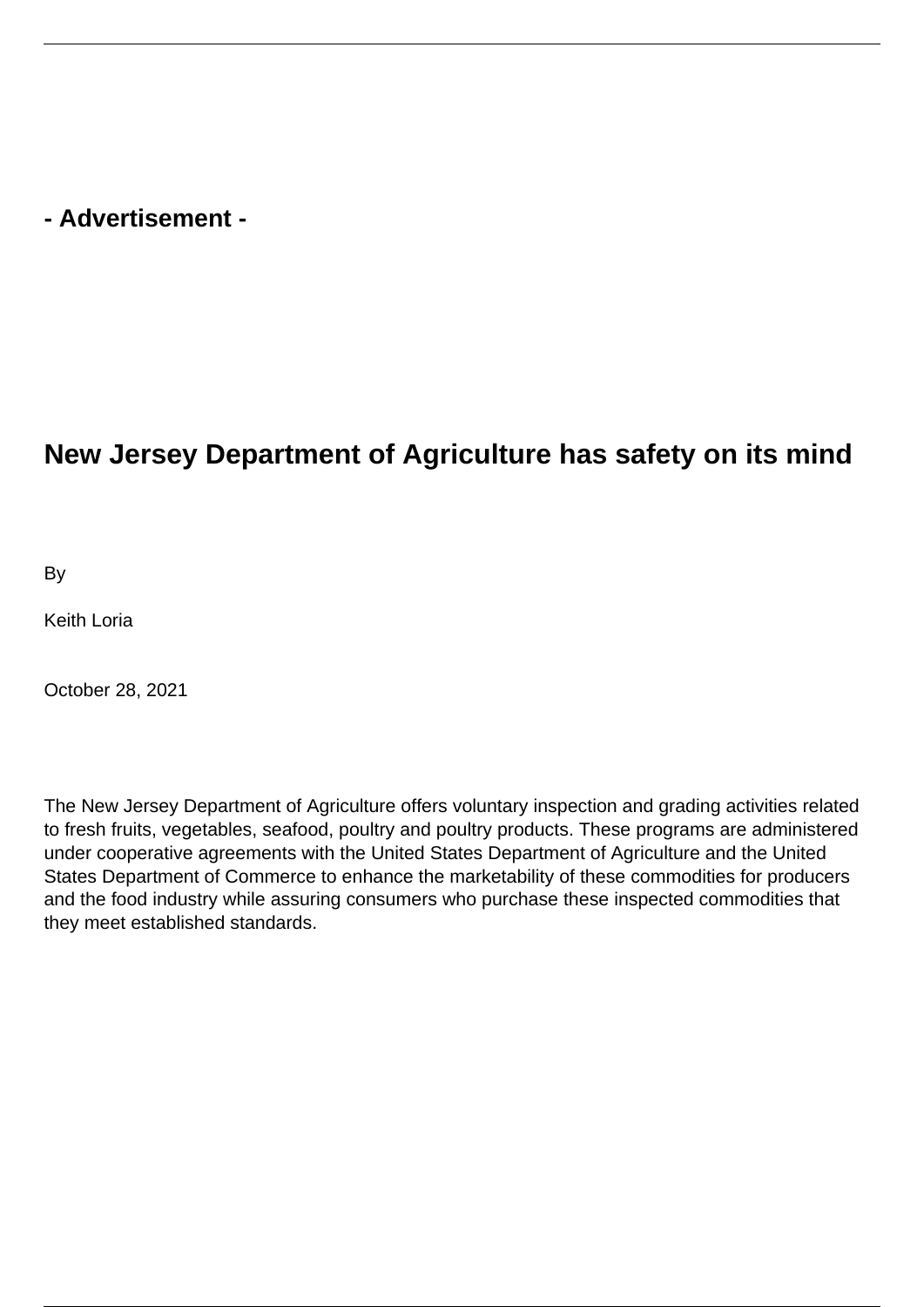

"Food safety is obviously of the

utmost importance and those who purchase Jersey Fresh can be assured that every step has been taken to keep their food safe," said Joe Atchison III, NJDA's director of marketing and development division. "A recent CDC report had noted that in 2020, foodborne illnesses decreased by nearly 25 percent from the three-year average."

The Jersey Fresh Quality Grading Program operates in cooperation with the Jersey Fresh marketing program. This voluntary program, established in 1985, enhances regional and national marketability of more than 80 New Jersey commodities and assures consumers and wholesale buyers that the products meet or exceed U.S. No. 1 standards.

"One of our big initiatives was our Farm Produce Safety website, which provides information and frequently asked questions concerning the Food Safety Modernization Act, the Produce Safety Rule and Compliance and Enforcement, Grower Training and Third-Party Audit Training, and includes a Produce Safety Rule survey," Atchison said.

Along with the FDA compliance timelines and other information about FSMA and the Produce Safety Rule, the website also features links for what to expect during a regulatory inspection, records required by the FSMA Produce Safety Rule, an inspection checklist, grower and third-party audit training courses, and an on-farm readiness review. There is also a link to a survey for those who grow, harvest, store and pack produce.

"The greatest challenge is to identify all potential sources of contamination and to adapt farm practices to prevent the spread of pathogens of human health significance," Atchison said. "The sources can include humans, animals, biological soil amendments, agricultural water, tools, equipment and buildings. Growers need to develop and follow a comprehensive food-safety plan based on the unique challenges of their farm operation and commodities grown."